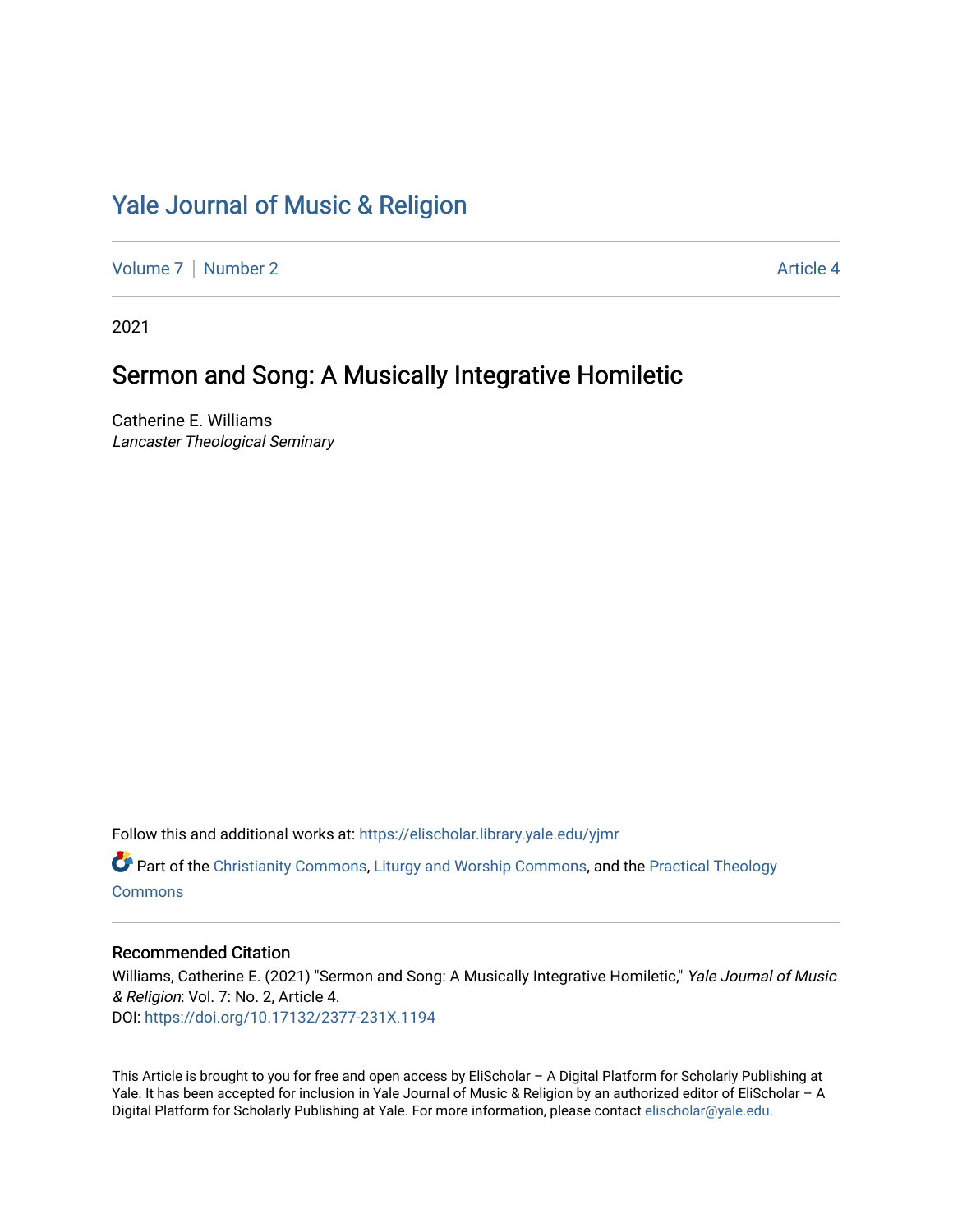# **Sermon and Song A Musically Integrative Homiletic**

Catherine E. Williams

*Sing to the Lord, bless his name, proclaim the good news of his salvation from day to day.* Psalm 96:2 (NKJV)

Many of us know the delight of combining two elements that do well enough on their own, yet when blended create a superior, integrated product. Orange juice and champagne each provides its own gustatory experience, period. Blend them into a Mimosa and that period turns into an exclamation point! Or if one prefers nonalcoholic drinks, imagine a tray of summer beverages with a pitcher of iced tea next to one of freshly squeezed lemonade. The Arnold Palmer integrates tea and lemonade to deliver, by way of taste, a more nuanced delight than its separate elements are capable of. As a musically trained homiletician, I have witnessed the nuanced, integrative delight where sermon and song are harmoniously conjoined; the resulting sonic blend has an impact that exceeds what speaking or singing on its own would produce. I use the terms *hymn, song, music, congregational song*, and *singing* interchangeably to indicate sung lyrics in the context of worship. Within the limits of this discussion, I do not differentiate between homily and sermon, though in other contexts differentiation between the two is warranted. *Sermon, homily, preaching*, and *proclamation* appear interchangeably in this essay to indicate the act of declaring or telling forth the good news of the Gospel in a service of Christian worship. This harmonious blending of sermon and song or homily and hymn is well established in current Christian worship practices across denominational and cultural groups.

Although utilized every Sunday somewhere in the world in one of its many iterations, the sermon-song dyad rarely, if ever, appears as a methodological option in classic homiletical repertoire or pedagogical literature. Although songs often appear in and around sermons, how many preachers have been taught to think of this combination as a substantive homiletical method? How many homilists resource hymns as a routine part of their sermon preparation? There is no denying the numerous biblical examples that validate this dyad's effectiveness, the significant precedents of its use in the history of the church, and its ubiquity in a wide variety of worship settings, particularly among faith communities of color. Students from Black, Brown, and Asian communities are entering North American seminary classrooms in increasing numbers. There is growing need for formal preaching instruction to pay more informed attention to the underrepresented preaching practices and values of these growing numbers of diverse students in the seminary classroom. Preaching in these academically minoritized communities is often thriving, essential, and central to worship life; it is also often organically and synergistically blended with music in their worship services. This essay argues, therefore, that sermon and song, harmoniously conjoined, not only deserves a conspicuous place in homiletical pedagogy, it merits closer attention in the preacher's sermon preparation process.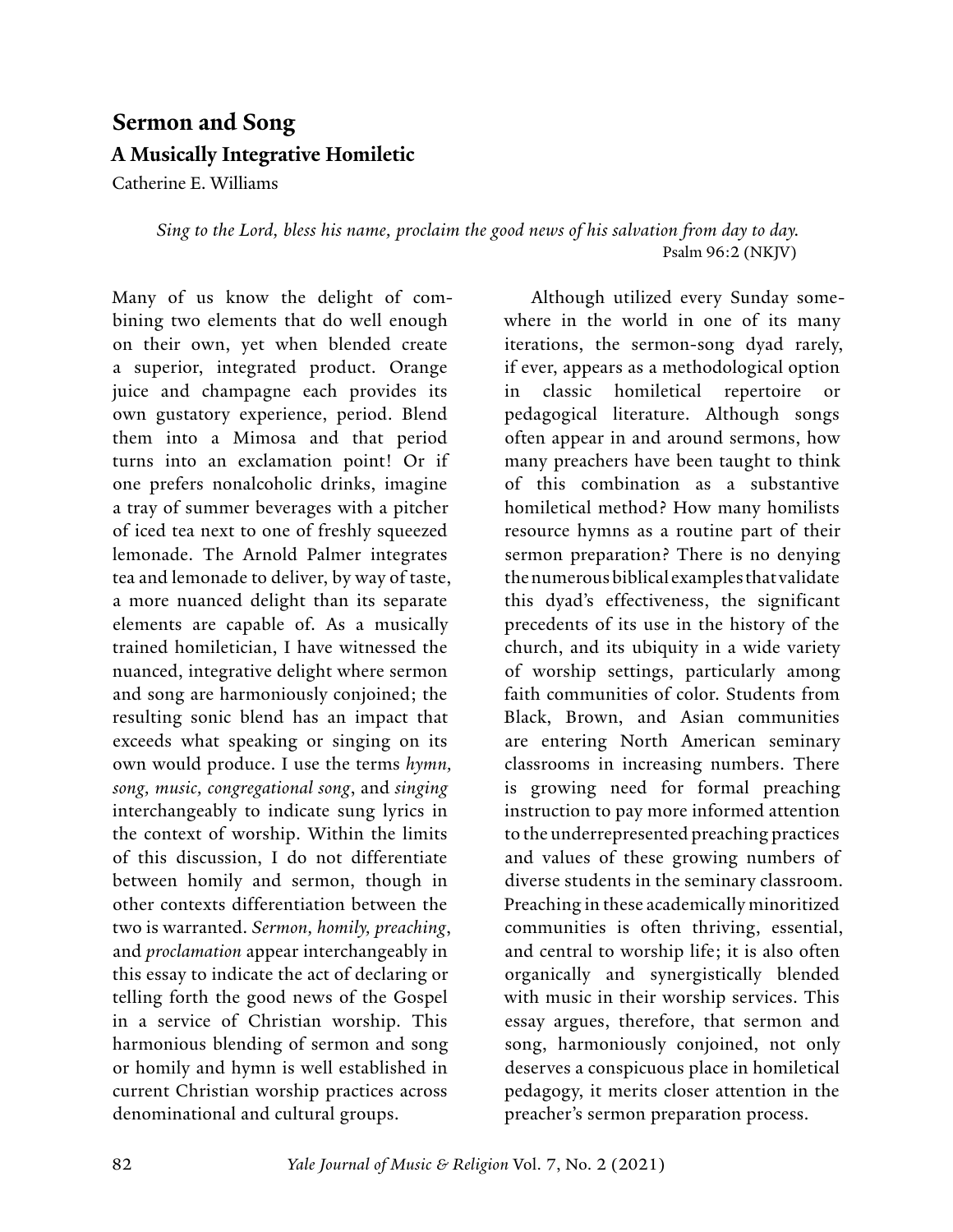<span id="page-2-0"></span>I enter this musico-homiletical conversation bringing a symbiotic set of perspectives that include: lifelong experiences in the church as the daughter of a pastor-musician; over forty years of formal musical training and experience as a pianist, vocalist, vocal coach, choral conductor, and church music director; and more than twenty years of training and experience as a homilist (one who preaches) and homiletician (one who studies and teaches preaching). Lifelong exposure to a variety of worship liturgies has endowed me with a personal database of hundreds of "psalms, hymns, and spiritual songs"[1](#page-15-0) across the many genres sung in Christian worship. Years of formal musical training have given me theoretical and practical lenses through which to analyze and evaluate church music. Eleven years of formal theological education have afforded me theoretical and theological lenses for examining and understanding the practices of preaching and singing. Scores of classroom lectures in preaching and worship have connected me with students from many countries, denominations, and cultural backgrounds, all of whom have expanded and enriched my homiletical horizons. These educational opportunities and lived ecclesiastical experiences are inextricably fused within me as a practical theologian, hence the profound interest in this conjoined method of preaching and singing, and my witness to its efficacy.

In the following discussion, I begin with a review of recent scholarly conversations around preaching and singing as a homiletical method. Next, I consider the precedents of conjoined sermon and song found in the Hebrew Bible and the Christian New Testament. Precedent continues throughout the history of the Christian church. Here, I briefly overview historical

practices and reflect on the contributions of women and minorities to this homiletical method. Following these warrants, I offer to preachers an introductory view of some variations on this theme of conjoined homily and hymn, including one contemporary example. Then, drawing on homiletical theory and practice, I make a case for including integrated preaching and singing in the introductory canon of methods taught to students of preaching. Ultimately, I urge homileticians and homilists to bring this age-old method out of the shadows and into vibrant use. Our faithfulness to the social locations of our diverse students and congregations is at stake.

#### **Scholarly Soundings**

A survey of literature published in the past fifteen years in the disciplines of homiletics and liturgy reveals that this dyad of sermon and song has not been given the significant methodological attention it deserves. The *Yale Journal of Music and Religion* hosted lively scholarly conversation around preaching and singing in its first year of publication, 2015. Markus Rathey, guest editor of this themed issue, writes pointedly of the symbiotic value of these two liturgical elements: "The musician and the preacher both perform a text. And preaching and music both elicit an emotional as well as an intellectual response from the listener."[2](#page-15-0) One particular contributor to this journal issue explicitly challenges homileticians to pay serious attention to this integrative method.

Musicologist Emmett G. Price III issues a resounding call in "Singing the Sermon: Where Musicology Meets Homiletics." Price believes it is "imperative to study singing and preaching together, in addition to studying them separately."[3](#page-15-0)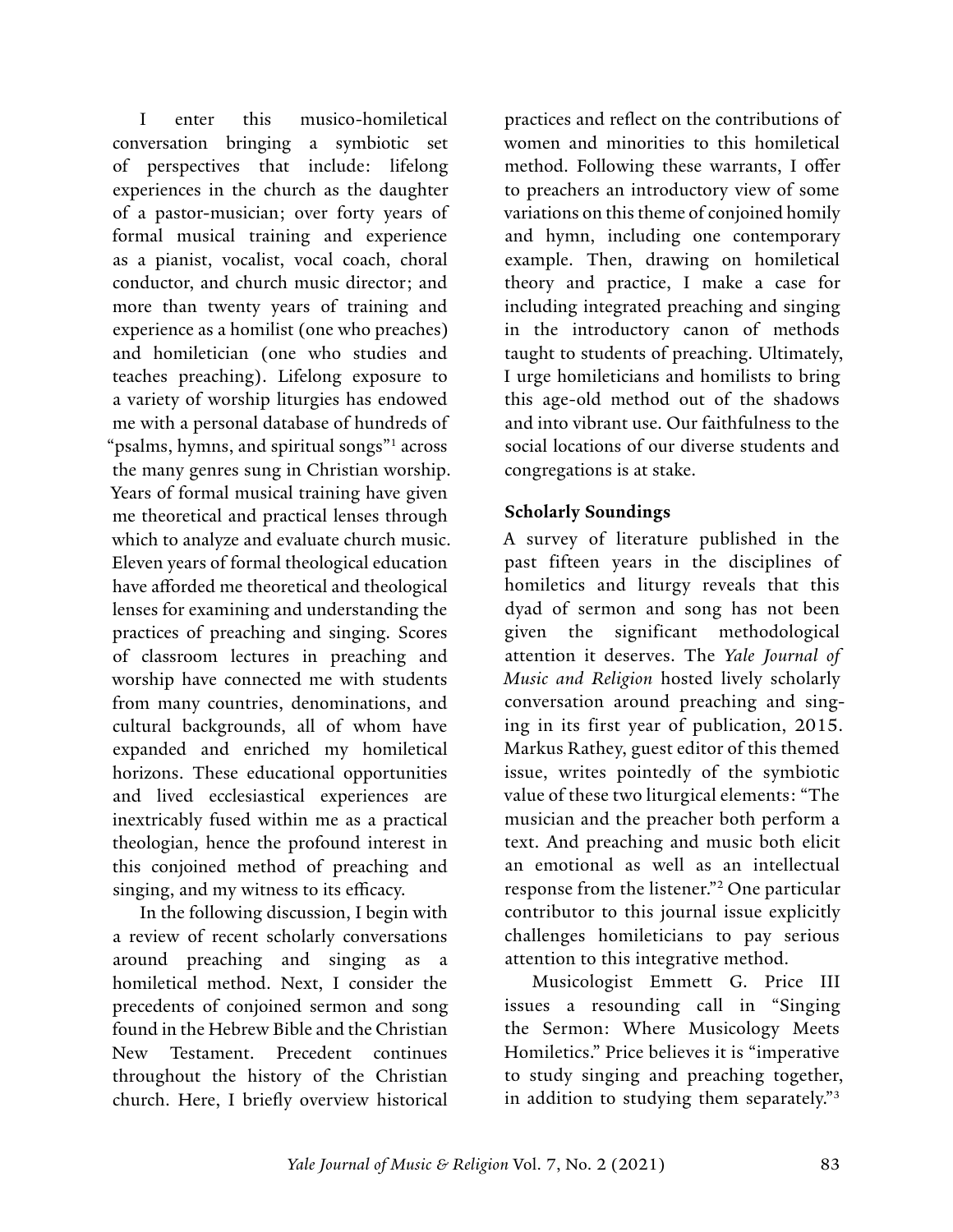<span id="page-3-0"></span>Using biblical and historical warrants and the contemporary experience of Black preaching, Price calls our attention to the proven effectiveness of this dyad, particularly when there is alignment of message and medium. Price's analysis points to the importance of conjoining preaching and singing as a matter of cultural resonance in Black worshipping communities. Africana communities share a holistic worldview in which all of life is gathered up into the sacred, the spiritual; dichotomies give way to a more permeable way of being in the world. The experiences of a sung sermon or a preached song, a hymn that proclaims or a song-filled sermon, are organic expressions of shared values across African diasporic communities. Like Wyatt Tee Walker before him, Price gives credit to preaching and singing in Black church traditions as vital, historic, culturally accredited methods of communication[.4](#page-15-0)

In addition to Price's scholarly article, two volumes, published within the past decade, amplify the call for homileticians and homilists to give attention to this dyadic method. *Dem Dry Bones: Preaching, Death, and Hope*, by Luke Powery, professor of homiletics and dean of the Duke University Chapel, is a groundbreaking work that examines homiletics through the lens of the spirituals of enslaved Africans. The conjoining of preaching and singing in *Dem Dry Bones* is a spiritual activity particularly meaningful at the intersection of life, death, and hope. Powery emphasizes the sermonic nature of these songs: "Singing the spirituals was a part of what it meant to preach; thus even singing the spirituals counted as preaching. . . . The most profound sign of their union is the musicality of both."[5](#page-15-0) Drawing attention to the significance of conjoined preaching and singing within

the earliest Black communities in the United States, Powery reminds us that such preaching is still a matter of life, death, and hope for today's Black congregations. Furthermore, all congregations stand to benefit from the organic blending of spirituals and sermons.

A second recent volume that calls homileticians to pay robust attention to the sermon-song dyad is Tom Troeger's *Wonder Reborn: Creating Sermons on Hymns, Music, and Poetry*. Classically trained flautist, poet, hymnist, and veteran homiletician, Troeger writes under an informed conviction that artistic portals between the human and the holy are indispensable to our sense of wonder in worship. Troeger covers hymns, "pure" or wordless music, and poetry in this discourse on art accessible in and through preaching. He is convinced that use of these art forms as texts "is a method that belongs in a preacher's repertoire of varied homiletical strategies."[6](#page-15-0) In his chapter dedicated to preaching on hymns, Troeger offers insightful analysis of hymns as midrashim. He argues that, like rabbis, Christian preachers also understand biblical texts to be subject to multiple interpretations that connect specifically with the life situations of the interpreters. Therefore, "hymns as midrashim keep the gathered church mindful that what matters is not simply the literal page but the encounter with the living God, who, like the wise rabbis, allows multiple and even conflicting interpretations of the same biblical passage."[7](#page-15-0) For Troeger and many other preachers, this is how thoughtful, inspired hymn lyrics can preach effectively and with relevance. The chapter ends with three of Troeger's sermons, one written on a spiritual, the other two based on hymns by Charles Wesley. These sermon samples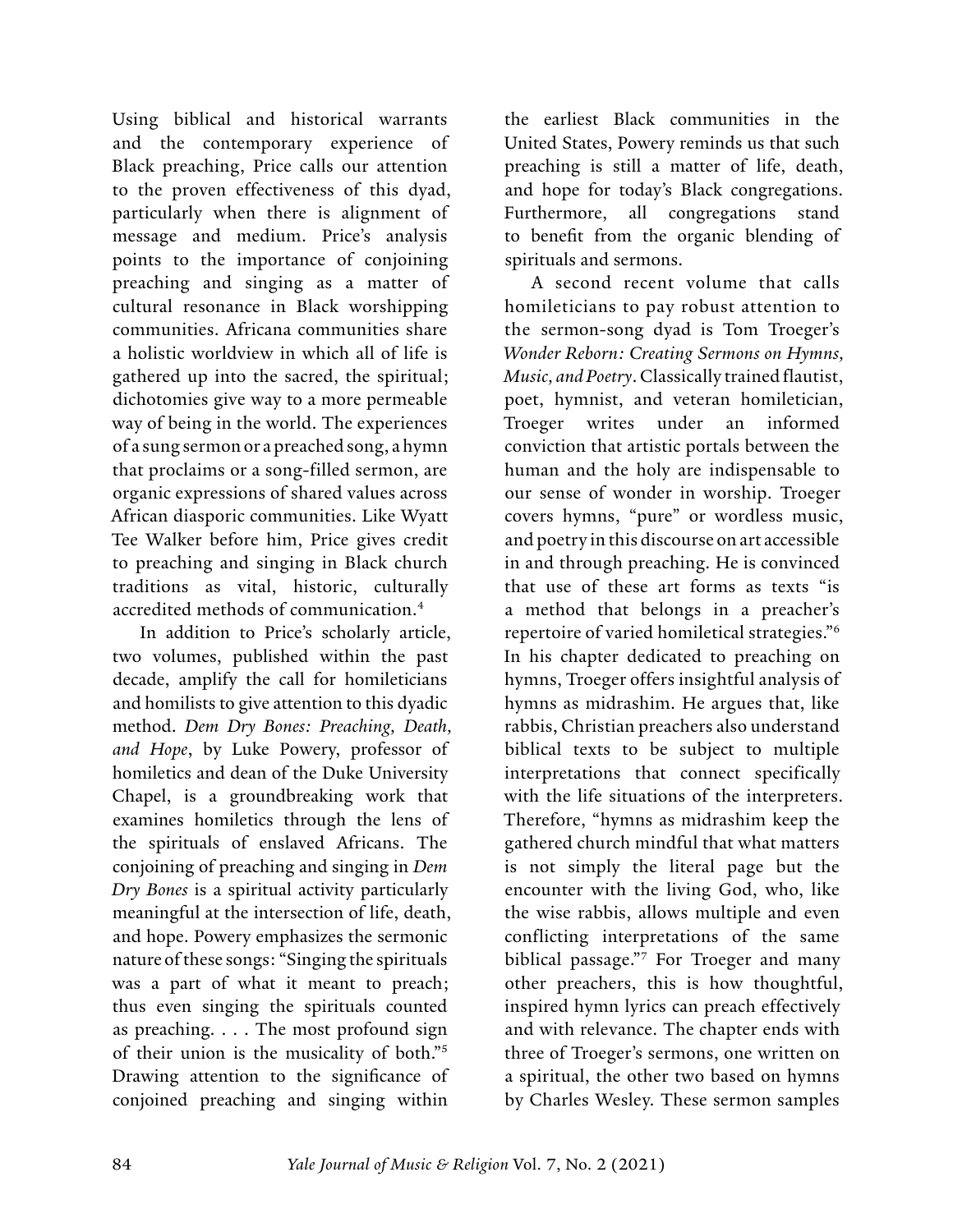<span id="page-4-0"></span>model thorough exegesis of both content and creation of the hymn selection.

The writings of Price, Powery, and Troeger in the past decade endorse, explain, and model the strategic use of conjoined sermon and song. They affirm preachers who employ this method. They also make a case for teachers of preaching to add this perspective to their syllabi.

#### **Biblical Soundings**

The claim, shared by Price, Powery, and Troeger, that the sermon-song dyad deserves greater homiletical focus finds support in substantial biblical warrants. The corpus of songs in the Hebrew Bible titled the Psalms is a rich repository of songs-that-preach and sermons-that-sing. A quick database search on "preaching the Psalms" or any combination of words that link the Psalms to preaching will reveal the perennially popular use of these songs in pulpit delivery. Their very inclusion among the weekly Revised Common Lectionary options used by preachers for sermon texts is reason to value a homiletical method wherein music is integral. Common usage of these preaching texts draws attention to the theological or ethical themes within these songs and their liturgical value as mediums of prayer or praise. Yet when we preach on a psalm we are actually conjoining sermon and song. As he urges worship designers to consider the musical value of the Psalms, John Witvliet, director of the Calvin Institute of Christian Worship, reminds us: "While reading Psalms is accessible and open to several creative variations, the vast majority of resources for rendering the Psalms in worship involve singing. The Psalms cry out to be sung."[8](#page-15-0) These original Hebrew sermon-songs have inspired thousands of hymns, spiritual songs, and nonliturgical music over the

centuries. One recent, seminal collection that offers several, diverse musical settings of each psalm points to the sermonic value of the psalm-inspired hymns, "Each musical setting of a psalm is, in its own way, a miniature sermon or interpretation of the psalm."[9](#page-15-0) Thus, whether recited, sung, or preached, psalm texts call us to consider the merits of the sermonic dyad in proclaiming God's good news.

In both the Hebrew Bible and New Testament writings, the practice of incorporating psalm and hymn fragments instructs and affirms preachers drawn to this homiletical method. This interweaving of psalms and doctrine, of song fragments and preaching, occurs frequently and organically in the scriptures. The songs are about real individual and communal life against the backdrop of a living faith in a living God. Lament, confusion, frustration, anger, and hopelessness find musical expression equally with thanksgiving, jubilation, and commemoration. Something about singing adds meaningful dimension to life in all its highs and lows. In St. Paul's letter to the Romans there is a remarkable example of the way a song fragment assists the preacher to proclaim.

Romans reads for the most part like a theological treatise or a legal argument. Although dry and dogmatic in some parts, there are times when the writer gets caught up in the inspiration of an idea, his speech becomes noticeably heightened, and before you know it he is preaching, and out comes a song. Romans chapter 8 segues from the lament that ends chapter 7, "Who will deliver me from this body of death?" Chapter 8 launches into an answer that features the beautifully complex work of the Spirit that essentially compensates for our human weakness. Before long, Paul seems touched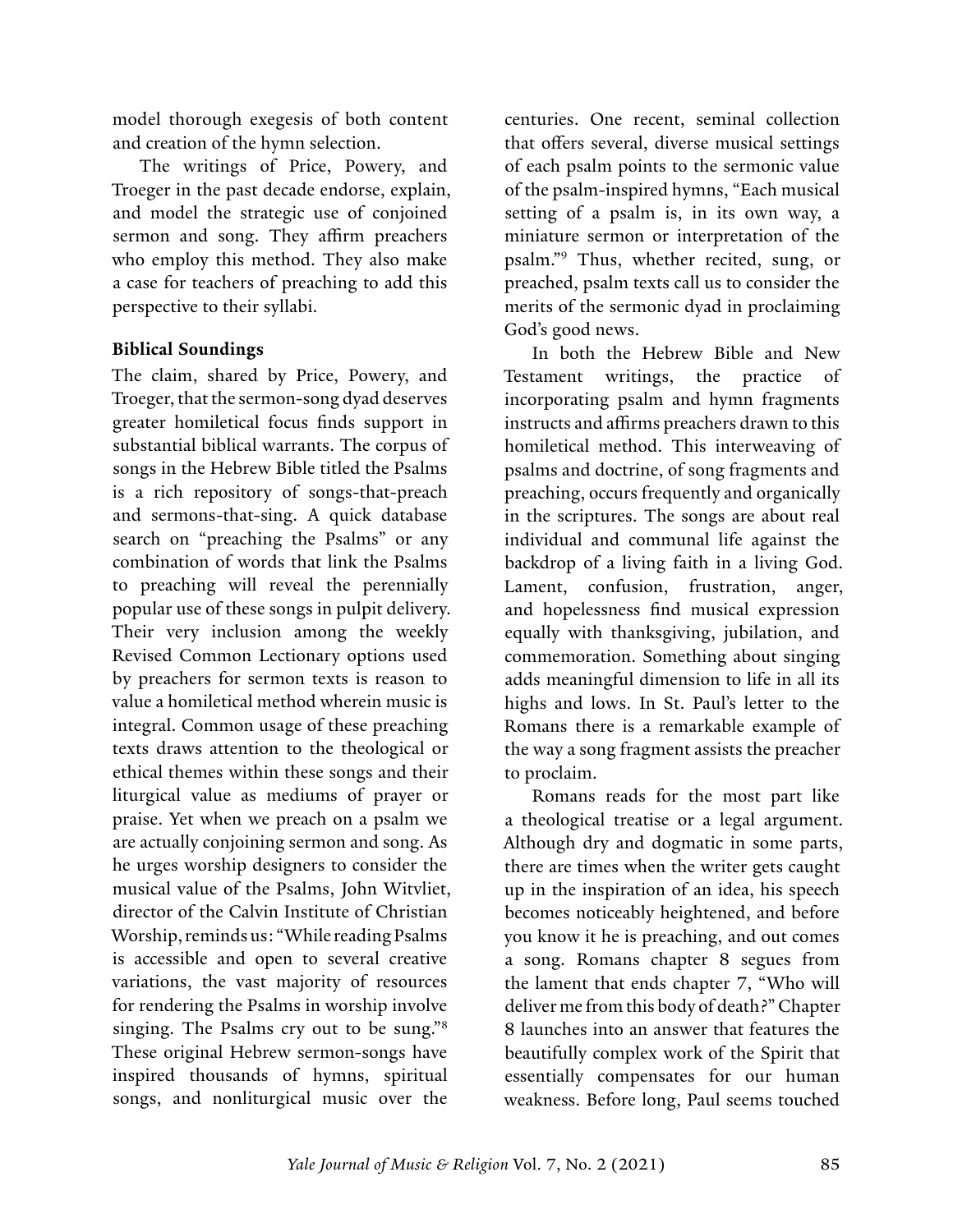<span id="page-5-0"></span>by that Spirit as he moves into a rhetorical rhythm that bespeaks his growing assurance. At the height of his impassioned argumentturned-sermon, the apostle shifts into a sequence of rhetorical questions reminiscent of the celebratory ending of an African-American sermon. "What then shall we say to these things? If God is for us who can be against us?" (Rom. 8:31). Paul eloquently enumerates one dire human situation after another, in the middle of which he bursts into a psalm/song fragment that underscores the rising sense of devastation: "for thy sake we are being killed all day long; we are regarded as sheep to be slaughtered" (Ps. 44:22). Somewhere from the depths of the writer's soul surfaced a song he may have chanted many times in the synagogue, a song just fitting for that peak sermonic moment. These rhetorically sequenced, climactic cadences of this well-known and oft-quoted scripture passage (Romans 8:31–39) have inspired hundreds of hymns, songs, choruses, and poems.<sup>10</sup> Such is the enduring power of the harmonious merger of sermon and song. The epistle to the Hebrews, the letters attributed to Peter, James, and John all contain fragments of or allusions to the Hebrew psalter, as the writers combine teaching or preaching with song. On occasion New Testament writers will insert fragments of early Christ-hymns or Greek poetry in their letters,<sup>[11](#page-15-0)</sup> adding artistic value and texture to their delivery. The biblical writers, in their manner of proclamation and teaching, invite us as homilists and homileticians into the delight of blended sermon and song.

#### **Historical Soundings**

As in the earliest days of the Christian church, this dyad of homily and hymn has been employed by preachers in service of

the many functions of the church. Greek musical culture is said to have had a significant influence on the preaching of Clement of Alexandria and Origen. In doing their apologetic and exegetical work, these early church fathers tapped into existing pagan musical ideas to teach the rudiments of Christianity to the faithful.<sup>12</sup> The field of Byzantine studies reveals a similar practice as "the liturgical performance of Christian hymns and sermons creatively engaged the faithful in biblical exegesis, invited them to experience theology in song, and shaped their identity."[13](#page-15-0) Song and preaching are said to be two persistent themes of Franciscan musical thought.[14](#page-15-0) Artistic representations and other artifacts of medieval preaching reveal that not only was Francis known as a singing preacher, but his was "a model that Franciscan patrons imitated in their own vocation as clerics and priests."[15](#page-15-0) The antiphonal chanting of the Divine Offices throughout early and late medieval liturgical practices is linked with this idea of combined proclamation and music. In speaking to a gathering of Dominican brothers, Br. Lawrence Lew OP reflects on St. Paul's admonition to the early Christians in Ephesus and Colossae. He sees a compelling correlation between "addressing one another in psalms, hymns, and spiritual songs" (Eph. 5:19; Col. 3:16) and preaching. Brother Lawrence reasons that when Christians down through the ages sing the Divine Offices to one another antiphonally, "the sung Liturgy is an important kind of holy preaching that we, gathered as the Body of Christ, can perform together. Truly then, singing the Office, is a kind of preaching that all of us—lay and ordained—can share in."[16](#page-15-0)

Prominent figures of Christian church history who have combined sermon and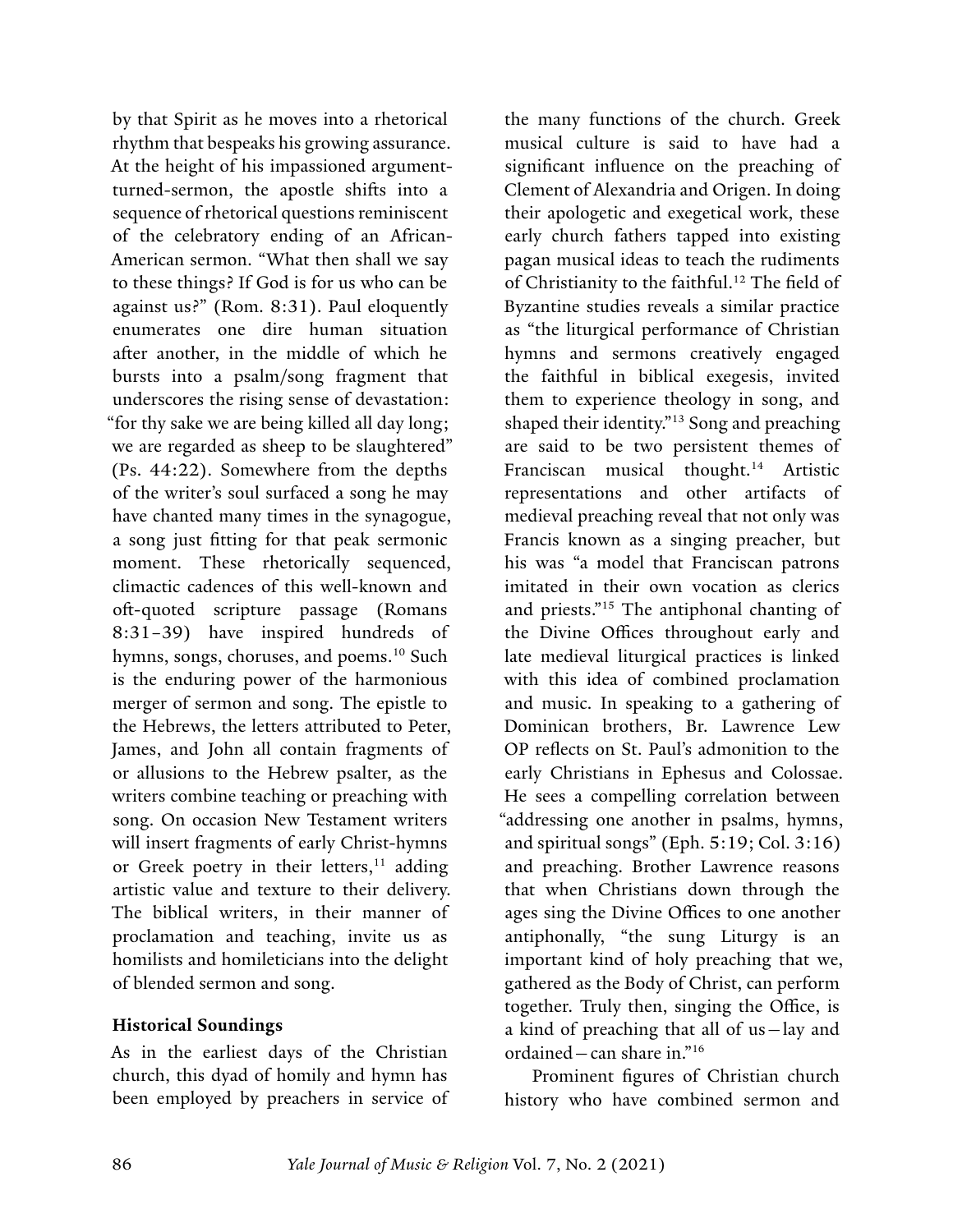<span id="page-6-0"></span>song with enduring impact include the Reformer, Martin Luther (1483–1546). Luther, and his clerical protégées after him, not only used hymns as illustrations in their sermons, they would often use Luther's scripturally and theologically dense hymns in lieu of biblical texts. Lutheran scholar Robert A. Kolb concludes that "Luther's concept of God's Word as the Holy Spirit's instrument for bringing people to saving faith enabled his followers to see in hymn texts a basis from which the biblical message could be proclaimed."[17](#page-15-0) For Lutherans today preaching on hymn texts remains a homiletical practice, but not just any hymn will do, according to the title of missionary John Bombaro's article in a Lutheran e-newsletter.[18](#page-15-0)

Arguably the most prolific historical example of a musical homilist would be Charles Wesley (1707–1778). Although best known for his copious contributions to Christian hymnody, very early in the course of the Methodist movement Wesley established himself as "a preacher of significant ability whose discourses were powerful and able to affect those to whom they were addressed."[19](#page-16-0) A student of the Bible in its original languages, trained in the art of rhetoric and logic, and familiar with patristic, medieval, and Reformation theologians, Wesley's hymns and homilies had a remarkable impact on early Methodism. Wesleyan historian J. Ernest Rattenbury believes it was Charles', and not his brother John's, "that was the most effective and comprehensive statement of Methodist doctrine. He expressed in attractive and forceful verse what sometimes John wrote in labored syllogisms." [20](#page-16-0) As preacher and poet, Charles Wesley shaped the congregational song into a vehicle that functioned in every way as a potent, perennial means of

proclamation. Like Luther, Wesley would often preach and sing a hymn on the same biblical text. The musico-homiletical legacy of these sixteenth- and eighteenth-century figures of church history is one we do well to study and emulate in our congregations and classrooms.

It is worth mentioning that women hymn writers have historically done significant preaching through their hymns. Women such as German Benedictine abbess Hildegard of Bingen (1098–1179), student and friend of Martin Luther Elisabeth Cruciger (1500–1535), Danish hymnist and translator Birgitte Hertz Boye (1742–1824), North American mission worker Fanny J. Crosby (1820–1915), and Black Gospel Music Hall of Famer Doris Akers (1923–1995) are but a few representatives of women hymnists whose proclamation in song has been enduring and influential. Historically, most of these women were denied access to a formal pulpit, yet they found a way to proclaim the Gospel to countless Christians through the lyrics of their sermonic songs. In her study of the Scandinavian Lutheran hymnody of seven female composers, Luther Seminary professor of rhetoric and hymn writer Gracia Grindal notes the strong influence of preaching on their music and poetry. It became clear to Grindal that in their hymns, these women "were also addressing their audiences as preacher, even though the notion of being pastors and preachers had probably not been an aspiration they had felt."[21](#page-16-0) Contemporary female examples of singing homileticians or preaching hymnists would include singer, songwriter, and gospel music recording artist Shirley Caesar-Williams (b. 1938) and Presbyterian pastor and hymn writer Carolyn Winfrey Gillette (b. 1961). In reflecting on the homiletical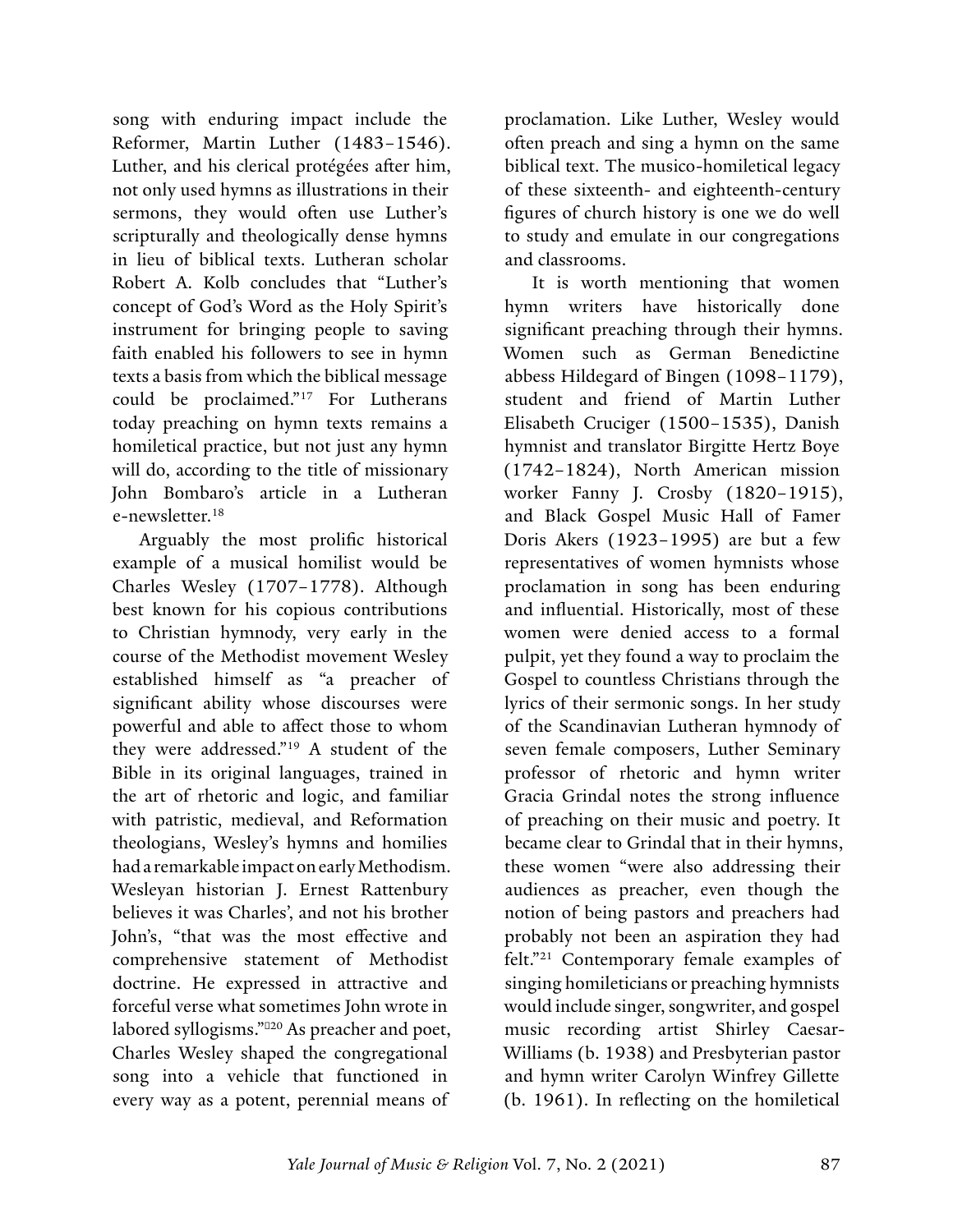<span id="page-7-0"></span>maxim of using the Bible and the newspaper as resources for faithful, relevant preaching, Winfrey Gillette sees her hymns doing the same work: "Like sermons, hymns can help us to celebrate how faith and life go together."[22](#page-16-0) Caesar-Williams calls herself a singing evangelist: "Anyone who has been to any of my group's concerts or who has attended my church knows this is what I do: I sing a sermon and I preach a song.["23](#page-16-0) As an African-American artist Caesar-Williams models a culturally authentic practice familiar to Africana preachers and singers.

In Africa and the African diaspora, the sermon-song dyad taps into deep cultural and spiritual history. African-American preaching has historically had its roots in the storytelling traditions of West African griots, whose narratives, speeches, and community announcements were either sung or embellished with song.<sup>24</sup> African bishop Eben Nhiwatiwa declares matter-of-factly in his guide for local preachers that Africans are singing people. Thus "An African preacher is expected to embellish the sermon with songs.["25](#page-16-0) Musicality, whether rhythm or intonation, is integral to communication in African-oriented communities. Early Black preaching in the United States led to the creation of spirituals, many of which were an impromptu riff off a meaningful catchphrase delivered by the preacher. For students and scholars of preaching for whom this feature of Black preaching remains in the historical shadows, there are numerous homileticians whose writings cast light on the importance of musicality in Black preaching. Wyatt Tee Walker, Henry H. Mitchell, Ella Pearson Mitchell, Frank A. Thomas, Cleophus J. LaRue, Valerie Bridgeman Davis, and Teresa Fry Brown are but a tiny sampling of Black scholars whose works are ample in their historical analysis and explanation of varied

dimensions of Black preaching. In this vein of preaching and music, Evans Crawford's *The Hum* and Luke Powery's *Dem Dry Bones* are fitting works for the homilist's bookshelf and the homiletician's syllabus.[26](#page-16-0) The musicality of Black preaching is addressed more specifically in the following section.

### **Musical Soundings— Theme and Variations**

The subject of blended homily and hymn is one some might find intimidating on account of the musical element. Preachers or homileticians may wonder how accessible this method might be to someone who considers themselves lacking in musical ability or sensibility. I hope in this section to touch on the variety of ways preachers all along the spectrum of musical ability might engage this dyad.

Theme and variations is a musical form that allows the composer to start with a single musical theme or idea, then "play" with that theme, restating and expressing it in a variety of creative ways.<sup>27</sup> I use this musical nomenclature to highlight the expansive nature of this homiletical theme of harmoniously conjoined sermon and song. Based on this analogy, the main theme is the basic combination of sermon and song, or homily and hymn. There are many ways to achieve this blend, allowing for differing musical abilities and tastes these would be the variations. To the one who questions whether this is truly accessible to all preachers, the answer is an encouraging "Yes." This section on "musical soundings" is meant to affirm those who use this practice, and demonstrate various levels of engagement to those who may be shy or skeptical of it.

One of the more accessible variations lies within the scope of structured liturgy.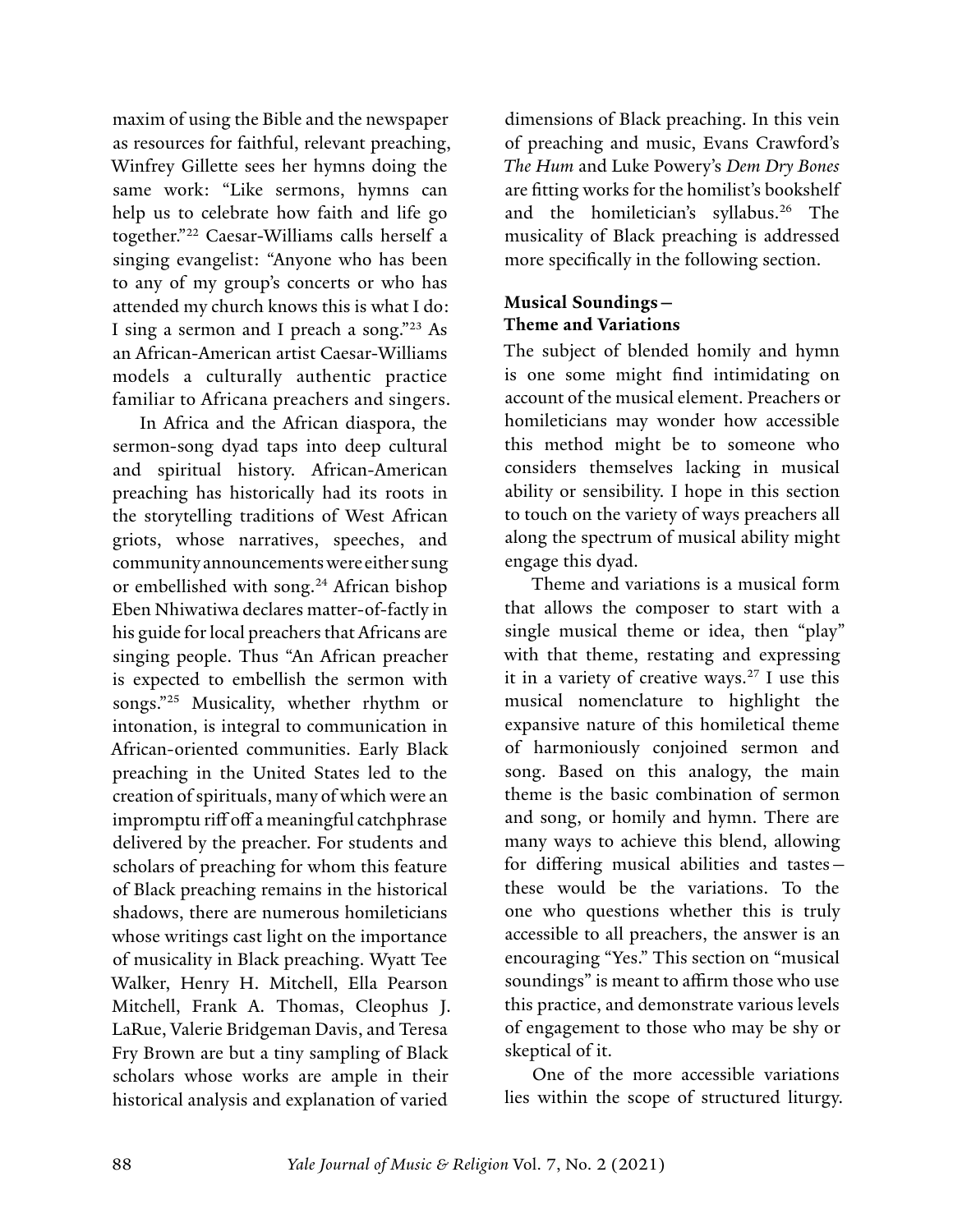<span id="page-8-0"></span>This approach relies on the ways worship designers—pastor, musician, or both working together—intentionally preselect congregational, choral, or other service music to align with the sermon's scriptural or thematic base. These selections create a general sense of harmony throughout the liturgy, when the theme or focus of the service is stated and reiterated between scripture, prayer, sermon, and music. As a pastor, I once served alongside a spiritually grounded, formally trained music director, who took great care to find just the right choral anthem and hymns for each service, based on the Scripture or seasonal theme of the day. The result was often an amplification of the Word proclaimed. Collaboration between preacher and musician provides access to this method of preaching for a "nonmusical" preacher, for whom Tom Troeger provides an encouraging nudge: "Good preachers are always learning about fields other than what they studied in school and using what they learn to proclaim God's word."[28](#page-16-0) If the pastor is both preacher and worship designer, this is a prime opportunity for creating such harmony between the sermon and the music, particularly the congregational songs. For the non-musically trained pastor putting together a service of worship, it helps to bounce ideas off a member of the staff or the congregation regarding the selection of music. Someone who is musical, or a music afficionado, can add the artistic perspective that brings integrative delight to preaching. Collaborative preparation adds depth and dimension to our liturgical work.

More direct integration is possible between homily and hymn when the preacher, in the process of sermon preparation, identifies a song that underscores the main sermonic idea. The

preacher may begin, end, or bookend the sermon with this musical selection. In my preaching classes, I encourage students to have as handy resources not just the Bible and the newspaper—a maxim questionably attributed to Karl Barth—but also a hymnal or a hymn database website. Most hymnals have several indexes at the back that identify connections between specific hymns and certain topics or scriptural references. It is not unusual for those lyrical resources to end up as the sermon title or a pithy catchphrase within the sermon. Consonance between hymn and homily in this structure adds dimension to the sermonic delivery just as four-part harmony adds depth to a hymn tune. This strategy is also accessible to the preacher who might self-identify as unmusical or lacking a singing voice. The congregation or other vocalists can take care of the singing, leaving the preacher to verbally highlight phrases or stanzas that co-relate with the sermon.

In a slightly different variation, the preacher may use a refrain or several stanzas of a song to weave through the fabric of the sermon. This polyphonic pattern of sermon and song happens through a process that may resemble a musical fugue. In this musical form a melodic theme is sounded by one instrument or voice before being handed off to another. By the end of the fugue the theme has been restated directly, indirectly, in different registers and timbres. In this variation of the homily-hymn dyad the preacher selects a hymn that aligns closely with the scripture or topic, then weaves fragments, phrases, or entire stanzas of the hymn throughout the sermon. One pastor used John Ylvisaker's hymn *Borning Cry*[29](#page-16-0) as a parallel lyric text woven throughout her sermon on Christian Education Sunday.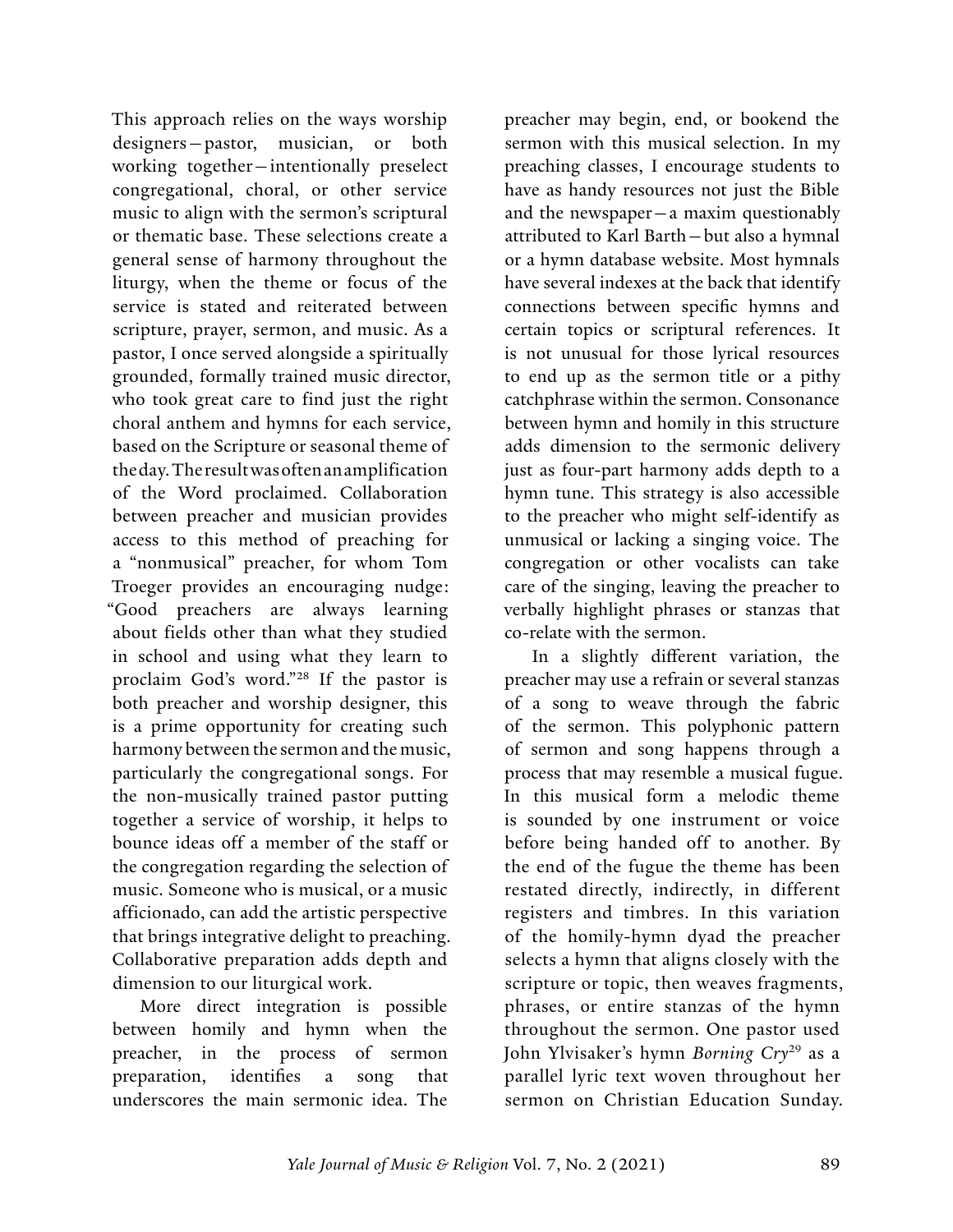<span id="page-9-0"></span>The lyrics of *Borning Cry* represent the voice of God, reassuring singers of their Creator's abiding presence from first to final breath and the life-stages in between. The preacher used the parallel theological idea of Christian Education as a life-long discovery of God through varying levels of maturity. She sang the song's stanzas at those corresponding life-stages in the sermon. The impact of this repeated, staggered layering—of lyrical ideas over didactic thought over biblical references can give a robust feel to the sermonic moment. It also facilitates the kind of coherence and consonance that enable listeners to recall the central message of the sermon.

Another intentional use of this dyadic method treats the sermon as an exegetical journey through a theologically rich song. This is no new homiletical invention. There are historical as well as contemporary examples of this powerful preaching practice, where the music is the preaching text.[30](#page-16-0) Often when the preacher is also a poet, when the homilist is also a hymnist, this harmony of preaching and singing is effortless and organic. Emmett Price illustrates such synergy in his analysis of Charles Albert Tindley's song-sermon titled "Heaven's Christmas Tree." Price points to the organic alignment within this method, so effective that Tindley was prevailed upon to preach this same song-sermon every Christmas for several years running. "Tindley's alignment to the systematic theology of the United Methodist Church is reflected in both song and sermon. It allowed him to effectively transition back and forth between the two mediums, particularly when he 'sang the sermon."<sup>31</sup> Effective use of this variation of conjoined homily and hymn serves to

amplify the hymn's theological value; it draws due attention to the theological rigor of many hymns whose value might otherwise remain at the level of sentiment.

 This list of variations on the theme of conjoined preaching and singing would not be complete without mention of the stylistic use of heightened, intoned speech that comes at the climax of a sermon. This practice is more common in African-American preaching traditions, where it goes by many names—(w)hooping and tuning up are two of the more commonly used. Teresa Fry Brown eloquently describes this musical sermonic feature as "an intensified, poetic, alliterative, verbal or nonverbal, spiritendowed rhetorical device [where] the voice runs the entire tonic scale."[32](#page-16-0) At its finest this sonic crescendo provides something of a tonal center in the worship space, inviting all in the room to resonate within the same spiritual key of the sermon. For Evans Crawford this congregational resonance extends the sermon beyond the sole purview of the preacher; it gathers the listening community into what he calls "participant proclamation," a communal expression of the priesthood of all believers.<sup>[33](#page-16-0)</sup>

This stylized variation of the sermonsong dyad is laden with cultural and spiritual meaning for many in Black worshipping communities. Martha Simmons writes about this practice as a signature tonality with its roots in African culture; she reminds us that "not all African American preachers are whoopers."[34](#page-16-0) Similarly, not all whoopers are Black. Simmons references this tonality in some historical and contemporary white preaching. She offers that the tonal preaching of the eighteenth-century revivalist George Whitefield can be traced into what was called in Georgia the "holy whine" in White Baptist churches. Tonal preaching tends to feature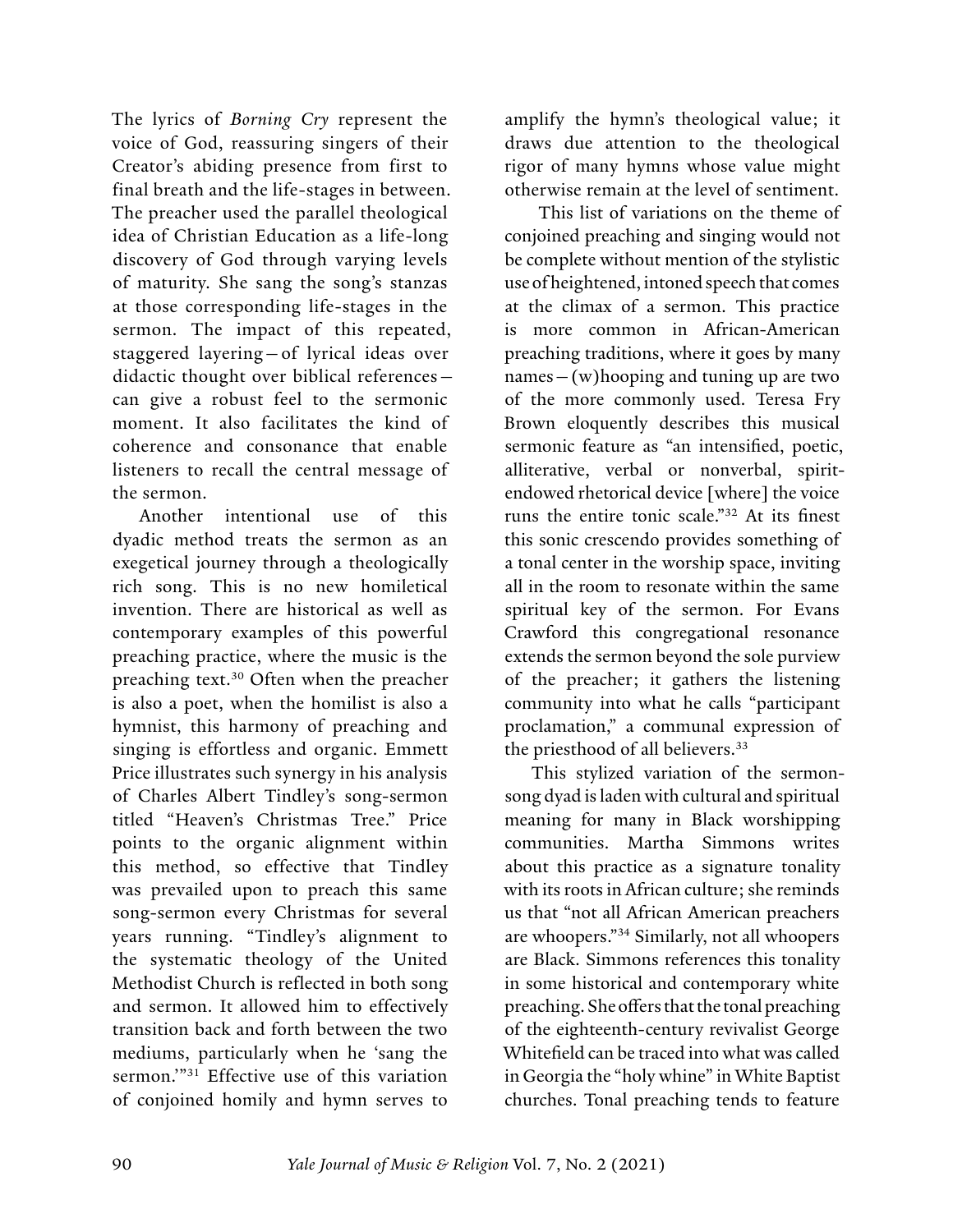<span id="page-10-0"></span>more frequently in traditional Pentecostal, Baptist, or Holiness traditions. Within some Black communities intoned preaching is also evidence of anointed or Spirit-inspired preaching. William C. Turner argues for homiletical musicality in Black preaching as "kratophany," or manifestation of divine power. He writes, "within the context of the culture that sustains black preaching, there is no modality more indicative of the presence of deity, power, and intrusion from another order than that of the preached word circumscribed by musicality."[35](#page-16-0)

It must be acknowledged that musicality in Black sermons is not limited to the practice of whooping. Simmons writes that "the post-1970's forms of whooping are much less melodic and filled with fewer pauses. They require a quick speech pace, and they contain numerous crescendo moments and continuous cadence."[36](#page-16-0) Whatever the degree of musicality within the sermon, it is common today for delivery to climax in a form of heightened or musical speech, often to the accompaniment of a musical instrument such as a Hammond organ. In his sermon of January 3, 2021, Rev. Dr. Freddie D. Haynes of Friendship West Baptist Church in Dallas provides an example of one iteration of the intoned sermon.<sup>37</sup> His measured cadences match the poetics of his language and syntax as he makes his way through his interpretation of Psalm 30:1–3. Haynes makes a noticeable shift toward the climax of his sermon around one hour and twelve minutes into the recording. The organist catches the shift and begins to play in the key of Haynes's musical mode. Some of Haynes's syllables are more intoned than others, but the accompaniment of the organ keeps the musicality constant. Before long the James Cleveland gospel song *God Is* makes its way

into the sermon—another variation of Black sermonic musicality where a favored, fitting song or hymn gathers the congregation into the sermon's climactic moments.

Rev. Dr. Gina M. Stewart is another sought-after contemporary preacher whose sermonic delivery ends with musicality. In her highly motivating delivery style, she ends in the celebratory mode that gives way to music.[38](#page-16-0) Around the thirty-sixth minute of her sermon "Do It Anyway," there is a noticeable shift in energy, which the organist picks up as he locates her tonality. This is a moment of rich communal participation as preacher, organist, choir, and congregation are all engaged in "deep and intense modes of improvisation."[39](#page-16-0) Before long Stewart slips smoothly into her Baptist hymnal as she quotes, "If when you give the best of your service," the opening lines of the gospel song *He'll Understand and Say Well Done*. Both the above samples of intoned preaching are better experienced than explained. Although Simmons is referring directly to whooping, her thoughts ring true for any kind of musicality expressed in Black preaching: "The phenomenon called whooping is seen and described in various ways; one takes risks in any simple attempt to narrowly define [describe] it."[40](#page-16-0)

The final sermon-song variation discussed in this essay is accessible to the nonmusical and musical preacher alike. It works whether the preacher's preference is for manuscript or extemporaneous delivery. This variation utilizes a series of song fragments sprinkled throughout the body of the sermon; whether spoken or sung, each underscores or illustrates an idea. It is worth mentioning that in all variations of the songsermon dyad the choice is not restricted to music composed specifically for liturgical or church use. A broad variety of song titles,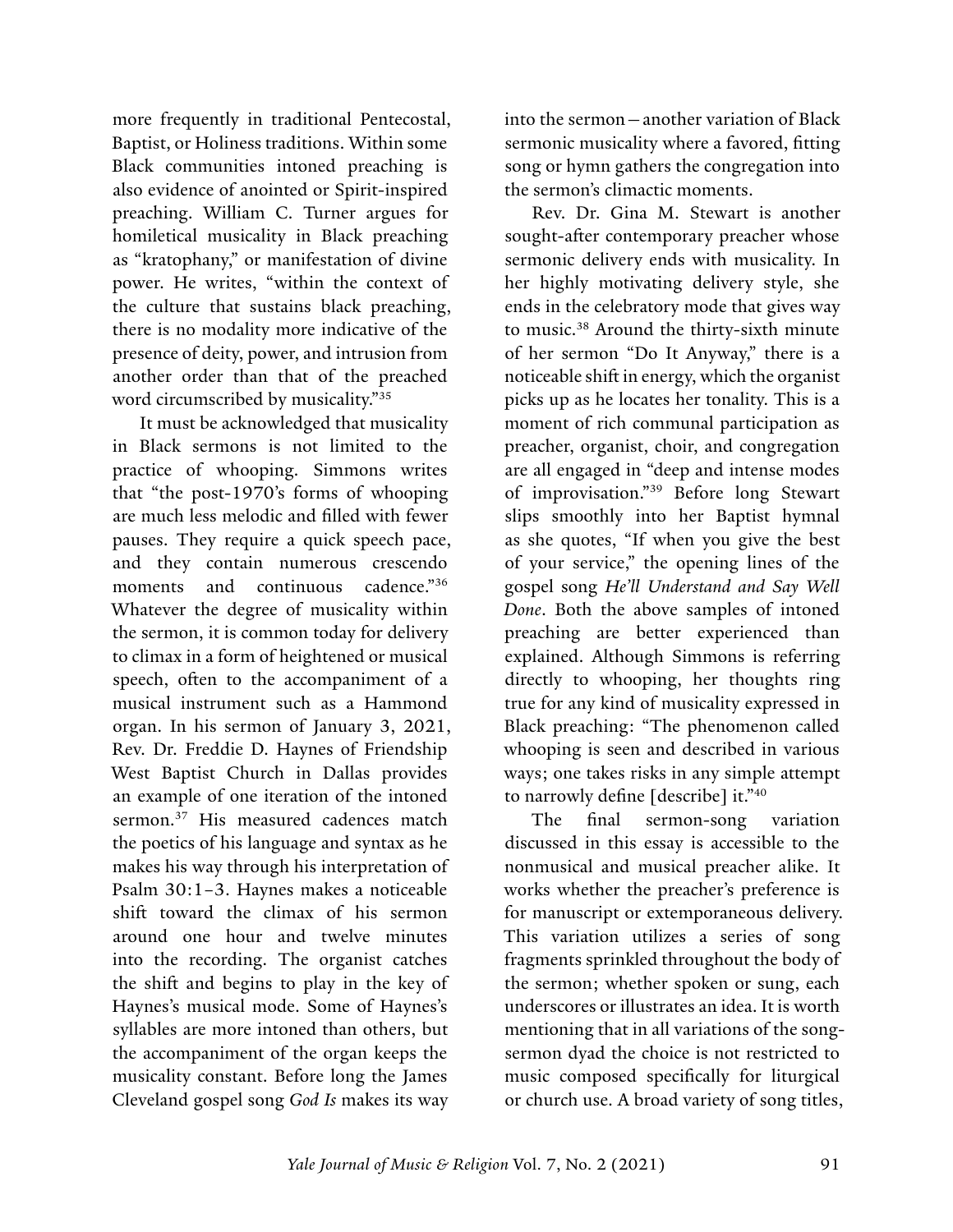<span id="page-11-0"></span>musical hooks, and lyrical associations can create a musical "score" that highlights certain critical sermonic moments in the same way a movie orchestral score might function to intensify the screenplay. As naturally as the vocabulary and grammar of the scriptures show up in the course of a sermon by a preacher steeped in the scriptures, in the same way hymnic or other lyrical vocabulary and grammar can thread through sermons by preachers steeped in various genres of music. In this variation the nonmusical preacher seeks to discover—and becomes attuned to—the musical tastes or preferences of the congregation. Once again, collaboration with a colleague or a member of staff or the congregation can yield fruitful, appropriate resources. The preacher need only mention the well-known lyric, and someone may begin singing or humming it to themselves or aloud, thus creating the conjoined effect. This variation gives the musical preacher an opportunity to bring their full selves to the preaching moment, strengthening the sermon's impact. Luke Powery's sermon "If We Are Silent" (AV Ex.  $1)$ <sup>41</sup> offers a vibrant example of this variation. For Powery, it makes sense for songs and song fragments to be in dialogue with the scriptures and with sermons; he considers his preaching identity an embodiment of this method.

In his sermon, delivered at New York City's Riverside Church in July 2015, Powery begins with a prayer. For many preachers the pre-sermon prayer is a moment of centering; Powery's invocation is typical, except he sings it. "Spirit of the Living God, fall afresh on me. Spirit of the Living God fall afresh on me. Melt me, mold me, fill me, use me. Spirit of the Living God fall afresh on me."<sup>42</sup> The sung prayer lasts ninety seconds; it closes with the spoken

words "This is our prayer, O God, in the name of the Father, and of the Son, and of the Holy Spirit, and all of God's people said, Amen." This moment of prayerful invitation is for the Spirit's presence, and also for the congregation's participation. The spoken coda indicates the song is intended to be a collective prayer, "This is *our* prayer . . . and all of God's people said, Amen."

Powery methodically gathers song into his delivery as his sermon develops, whether by musically intoned syllables, or by singing a song in whole or in part, or by mention of a line or title of a song. In the twenty minutes of this sermon, including the opening prayer, there are seven musical moments, mostly clustered toward the beginning.

The preacher begins with puzzlement over the abrupt ending of Mark's Gospel as recorded in the earliest manuscripts. The preacher wants to know, where were the shouts of joy over the empty tomb, or at least "President Obama's rendition of *Amazing Grace*"? Here Powery alludes to the poignant moment at the end of a nationally publicized funeral eulogy following the shooting of the Charleston Nine. Although *Amazing Grace* is not quite the equivalent of a shout of joy, Powery refers to it on account of the freshness of the collective memory. This surprise insertion of a song at the close of Obama's moving eulogy, one month prior, drew shouts of joy seconds after the president intoned the first two syllables of the hymn. People were on their feet and joining in jubilantly by the time he got to the fourth syllable.

As he continues musing on the strange, unhappy-ever-after ending to Mark's Gospel, Powery declares this ending will not do for pleasure-seeking folks. But Mark does not care, he is not writing his Gospel to the soundtrack of "Happyyyy a la Pharrell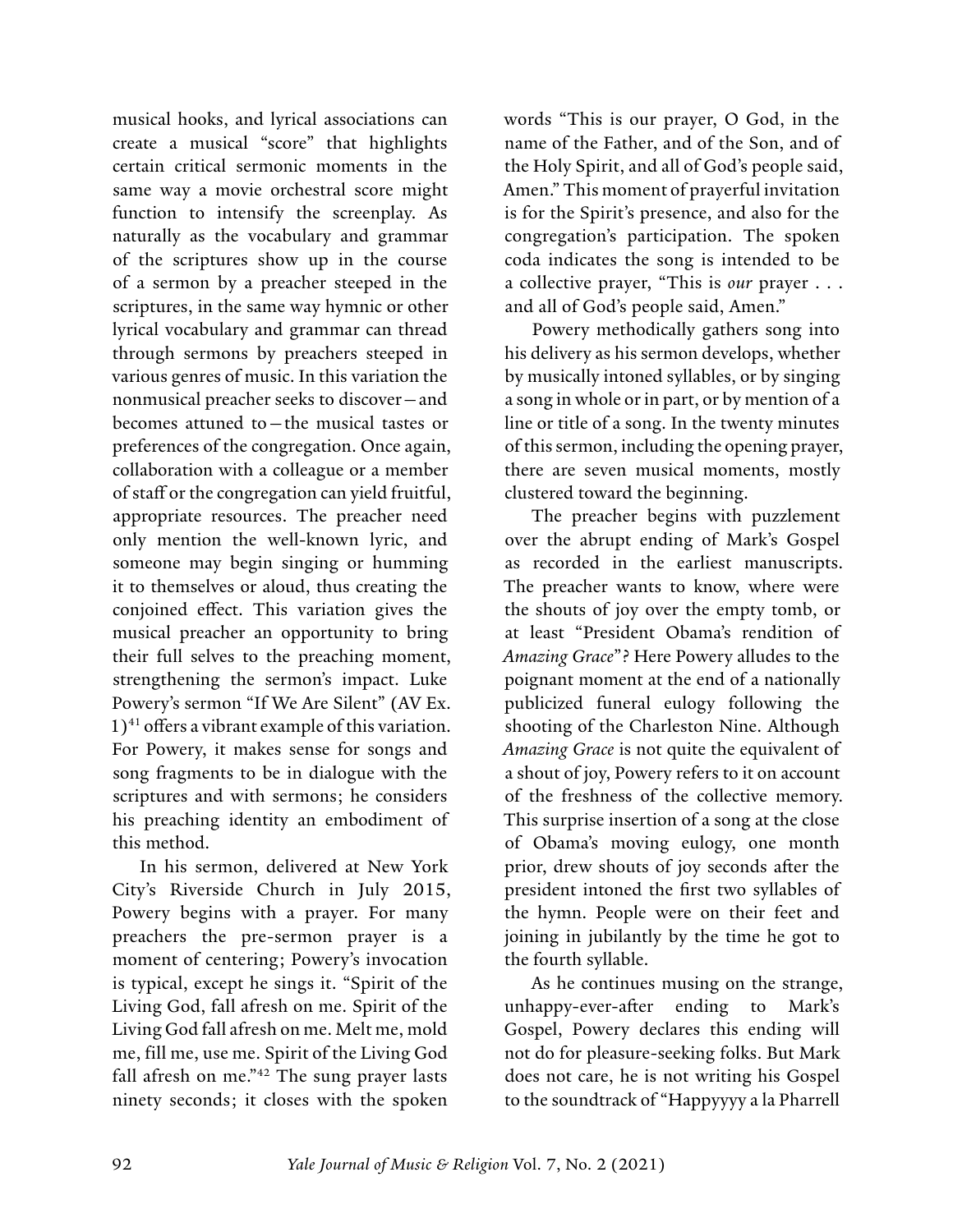Williams, like a room without a roof." Powery intones the word *happy*, vocally pulsing the beat of the lyric.

Training his homiletical spotlight on the women who first heard of Jesus's resurrection, the preacher calls attention to their fearful response by way of musical contrast. "When the women are told to tell the disciples and Peter, we don't hear them sing, like the Jackson Five, 'I'll be there!'" the last three words rendered in Powery's best Motown vocals. It is becoming clear by now that the preacher has written his sermon with something of a musical score in the background. Just as in a movie the music rises and subsides to highlight some particular action, the music thus far in this sermon serves to accentuate ideas and call the listener's attention to specific themes.

By way of further contrast, the preacher underscores the enigma of the women's silent, fearful responses at the end of what he calls Mark's sermon. Powery pulls in a traditional Easter hymn in dramatic counterpoint with a spiritual to make his point. "They didn't sing, 'Christ the Lord is risen today, Hallelujah!' No, it's more like 'Nobody knows the trouble I've seen.'" Powery's demeanor switches from headlifted, celebratory joy to shoulder-stooping lament as he sings both these opening lines. The preacher's ultimate take-away from the sermon is, "the only thing worse than a fearful disciple is a silent one." The song fragments woven into the sermon are sonic reminders of the need for followers of Jesus to lift our voices in audible witness to the good news.

The final musical element within this sermon underscores that Jesus is on the move ahead of the disciples despite their silence. "He's on the move, like Willie Nelson, 'on the road again.'" The vibrant beat of Nelson's song correlates with the increasing tempo of Powery's sermon as it heads to a close. To anyone who has already conjured the song in their imagination, the energy of both song and sermon is now fused as Nelson's guitars strum vigorously in the imagination. The applause of Powery's Riverside audience indicates they are keeping pace with the preacher as he rides into the final moments of this dynamic message, meant to energize us into breaking the silence of fear. With skillful musical scoring, the sermon has moved from beginning to end layering song fragments over biblical explication over challenge and application over contemporary issues to produce a nuanced, multitextured reading of scripture with its urgent call to break the silence. For musical preachers like Powery, this model is a call to bring the preacher's full self into the preaching moment.

## **Homiletic Soundings**

This section evaluates some of the more commonly taught homiletical methods. It recommends intentional inclusion of musically enriched sermonic preparation and delivery. Core methods and approaches to preaching classes have earned classic status in part because they have proven effective in particular social contexts. Each of these classic methods may be enriched by the integration of preaching and music. Students need to know that expository preaching can be enhanced through the use of hymnal indexes and databases that show the rich correlation between congregational music and biblical texts. The hymn texts of Martin Luther, Isaac Watts, and Charles Wesley are among the more classic, theologically and biblically rich choices suited to the expositor's rigor. Narrative methods, such as the Lowry Loop,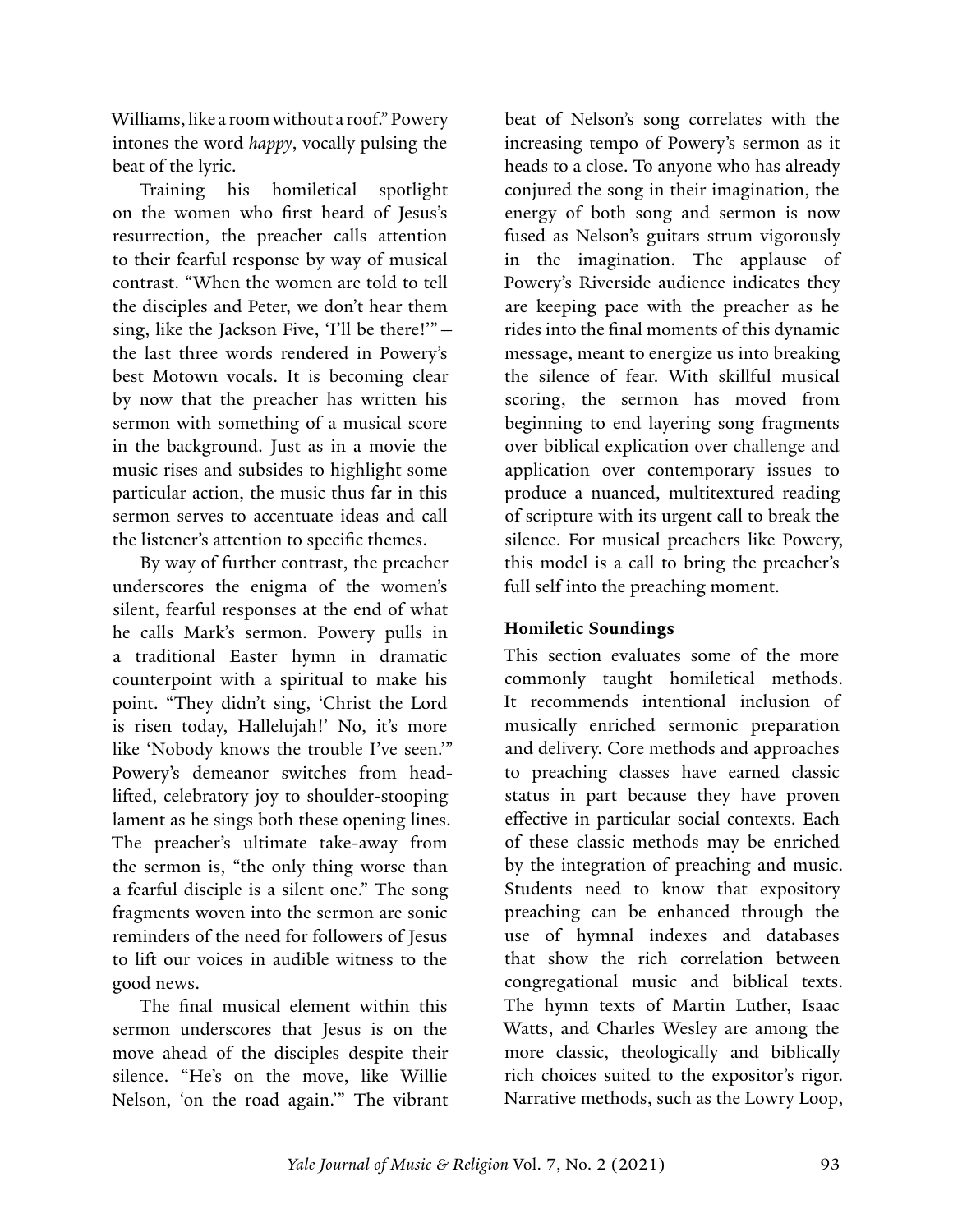<span id="page-13-0"></span>are enhanced by hymns as cogent sources of the stories that have shaped the Christian faith.; Christmas and Easter hymns do this particularly well. Inductive preaching that depends on listener reflection, offering invitational rather than imperative or declarative endings, is supported by the congregational music of many contemporary writers, such as Brian Wren, Shirley Erena Murray, and Ruth Duck. Their hymns on contemporary issues provoke thought and invite theological reflection. Deductive preaching, in which the preacher speaks as one with authority—a shared cultural value found often in congregations of color—may be conjoined with hymns in support of propositional claims. Other classic forms of preaching taught in seminaries—plots and moves, the dialectical sermon, fourpage sermon, and journey to celebration<sup>43</sup>combined with the preacher's commitment to creativity and collaboration, will lead to the discovery of a variety of ways to teach, delight, and move by traveling along this continuum between speech and song. On its own, this homiletical dyad of sermon and song merits a more conspicuous place among methods routinely taught in preaching classes, providing faithfulness and effectiveness in the following ways.

*Faithfulness to our listeners as learners.*  In his treatise on interpreting scripture, Augustine, bishop of Hippo (354–430), gives some enduring advice to his priests. Chapter 12 in Book IV of *De doctrina Cristiana* is titled "The Aim of the Orator, According to Cicero, Is to Teach, to Delight, and to Move. Of These, Teaching Is the Most Essential."[44](#page-16-0) If preachers are inclined to follow Augustine's dictum, then we do well to give due consideration to the many ways people learn, rather than to teach based on the way we learn, or the way we were taught.

Educators at all levels have come to value the concept of multiple intelligences that names a series of preferred portals through which students gain access to knowledge.<sup>[45](#page-16-0)</sup> One such preferred way is through musical intelligence, where a person's appreciation for and understanding of music serve as a means of access to nonmusical ideas, such as theology. Tom Troeger and Leonora Tisdale find theological grounding for the use of multiple intelligences in the Hebrew *Shema*. If we are to love God with all of who we are—heart, soul, mind, strength—it calls for a multidimensional hermeneutic. Homileticians and homilists alike do due diligence when they "make a conscious effort to broaden their repertoire [of ways of knowing] so as to reach a wider range of listeners, aware that many of those 'listeners' are using far more than their ears to receive, process, and respond to the sermon."[46](#page-16-0)

*Faithfulness to biblical literary modes* is another reason to raise the level of awareness of this dyad in the preaching classroom. The biblical genres, in all their variety narratives, wisdom literature, poetry, letters, historical chronicles, and others are the texts from which many select their weekly sermons. This variety alone is instructive regarding the methodology of preaching. Fred Craddock observes, "If one were to compare a large section of scripture with a file of sermons based on that section, one of the most noticeable differences between the two would be the striking variety in the literary forms of the one as over against the dull uniformity of the other."[47](#page-16-0) This is Craddock's way of making the point that preaching is most faithful to the biblical text when it allows the form of the scripture passage to inform the preaching form or method the preacher employs. Following this homiletical maxim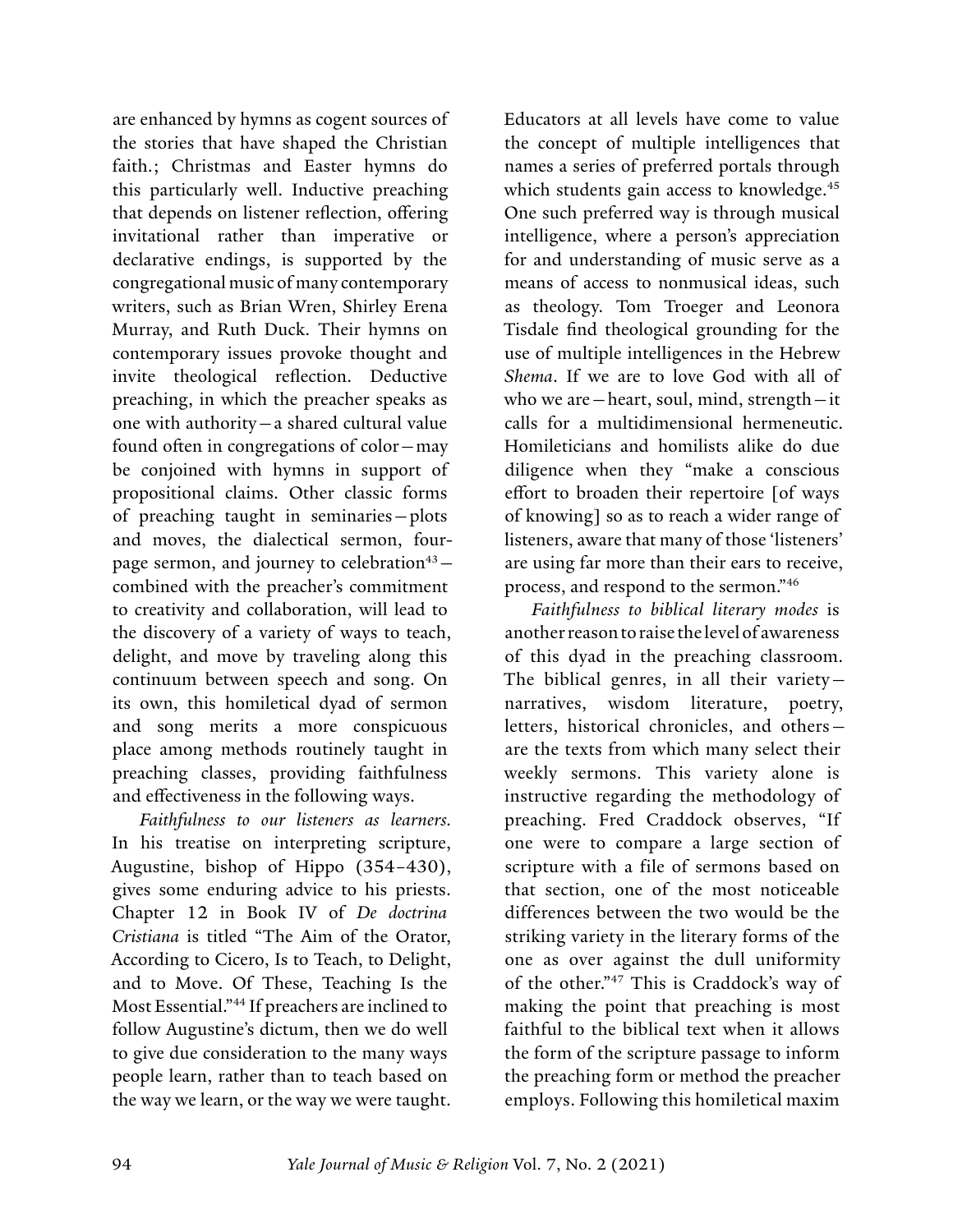<span id="page-14-0"></span>leads to the integrative delight of sermon and song at least a few times a year for a lectionary preacher.

*Faithfulness to the congregational context* is yet another resounding reason for bringing this method to a place of prominence in the preaching classroom, where diversity of seminary student populations is evident. When Yale professor of homiletics Leonora Tubbs Tisdale tried using the same homiletical approach in two socially diverse congregations, the cognitive disruption she experienced bewildered her. This experience prompted her honest reflection on preaching as "a highly contextual act, requiring its practitioners to consider context as seriously as they consider biblical text in the interpretive process.["48](#page-16-0) Tisdale asks us to do the work required for our sermons to be as faithful to the biblical context as they are fitting to the social context of the persons who will hear these sermons. This commitment to being "faithful and fitting" applies as much to preaching classrooms as it does to congregations.

*Faithfulness to our calling as educators.* When students from minoritized social groups embark on their journey of theological education, taking classes meant to prepare them for clerical ministry, they often experience dissonance with the form and content of classroom instruction. Professors do harm when they sideline or discount practices that have proven effective in their students' worship communities, and instead present as normal or universal those practices valued historically by mainstream, dominant, historically Euro– North American Christianity. As homileticians we do well by our students to point out ways the sermon-song model can enrich the classic methods. We also do well to give this method its own due as a vibrant, relevant way to proclaim good news. Students need

to leave an introductory preaching class fully aware that the music their listeners know, love, and sing is equally vital to the preacher's pulpit delivery. In fact, many would agree that those lyrical expressions of the gospel tend to linger longer and replay more often than the finest eloquence of words spoken.

*Faithfulness to today's diverse ministerial leaders.* Students of color, particularly Black students, share a worldview whose holistic values and expansive epistemologies make the sermon-and-song homiletical dyad a powerful means of experiencing divine presence. It is often a portal between the human and the holy, through which God comes to us, and through which we can enter to encounter God. Whether or not students articulate explicitly the cultural importance of musicality in their preaching, they understand the rich resonance they experience when a sermon engages them in this way. Many of them also know that their congregations gauge the preacher's effectiveness and spirituality according to the way the sermon moves along this sonic continuum from speech to intonation. They understand intuitively a weekly liturgical structure where the music in the service leads up to the sermonic moment, which then segues into more music. They have heard song fragments in sermons and sermon titles with as much frequency as fragments of scripture. Many students understand the classic form of preaching as testimony<sup>49</sup>not a "classic" method, but integral to the expectations of some congregations. In this way the songs of testimony such as *I Don't Feel No Ways Tired* or *We've Come This Far by Faith* do a significant amount of preaching. Any glance through the topical index of a Black denominational hymnal will show an extended list of these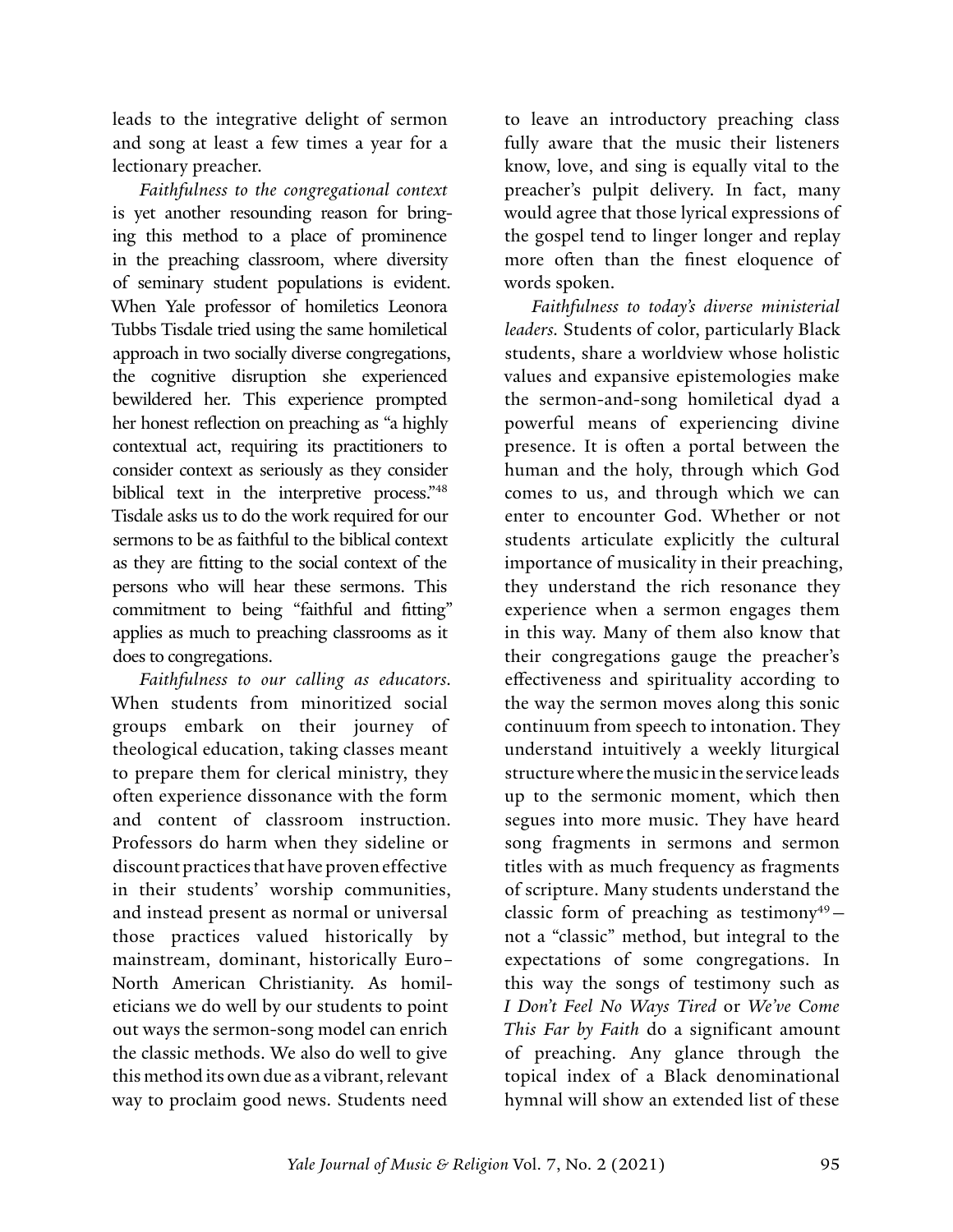<span id="page-15-0"></span>favorites. Therefore, it is a wise, informed homiletician, committed to educational justice, who will study and honor this method of preaching in all its iterations.

There is much at stake in bringing into vibrant use the conjoined sermon and song in any or all of its variations. Preachers and professors of preaching who have been at their craft for many years stand to benefit from refreshing their approach to this sacred work by including this method. Those new to the craft stand to benefit from expansive approaches both inside and outside the

homiletical box. For the sake of pedagogical integrity, for the sake of faithfulness to the biblical tradition, for the sake of historical continuity, for the sake of equity in our congregations and classrooms, and for the sake of sheer integrative, interdisciplinary delight, let those of us who preach and teach preaching bring the harmoniously conjoined sermon and song out of the methodological shadows into a more conspicuous place among core methods taught and used. Our faithfulness to the social locations of our diverse students and congregations is at stake.

#### **NOTES**

[1](#page-2-0) Common nomenclature for congregational song taken from New Testament writings found in Ephesians 5:19 and Colossians 3:16.

[2](#page-2-0) Markus Rathey, Editorial, *Yale Journal of Music and Religion* 1/2 (2015): 3.

[3](#page-2-0) Emmett G. Price III, "Singing the Sermon: Where Musicology Meets Homiletics," *Yale Journal of Music and Religion* 1/2 (2015): 50.

[4](#page-3-0) Wyatt Tee Walker, *The Soul of Black Worship: A Trilogy* (New York: Martin Luther King Fellows Press, 1984), 55.

[5](#page-3-0) Luke A. Powery, *Dem Dry Bones: Preaching, Death, and Hope* (Minneapolis: Fortress Press, 2012), 23.

[6](#page-3-0) Thomas Troeger, *Wonder Reborn: Creating Sermons on Hymns, Music, and Poetry* (New York: Oxford University Press, 2010), 23.

[7](#page-3-0) Troeger, *Wonder Reborn*, 34.

[8](#page-4-0) John Witvliet, "Realizing the Psalms: Options for Singing or Speaking," Psalms for All Seasons, [http://psalmsforallseasons.org/content/realizing](http://psalmsforallseasons.org/content/realizing-psalms-options-singing-or-speaking)[psalms-options-singing-or-speaking](http://psalmsforallseasons.org/content/realizing-psalms-options-singing-or-speaking) (accessed Aug. 18, 2020).

[9](#page-4-0) Martin Tel, Introduction, in *Psalms for All Seasons*, ed. Martin Tel (Grand Rapids, MI: Faith Alive Christian Resources, 2012), ii.

[10](#page-5-0) A scripture reference search in one online database alone yielded 384 selections. [https://hymnary.](https://hymnary.org/texts?qu=scripture%3ARomans%208%3A31-39%20in%3Atexts) [org/texts?qu=scripture%3ARomans%208%3A31-](https://hymnary.org/texts?qu=scripture%3ARomans%208%3A31-39%20in%3Atexts) [39%20in%3Atexts](https://hymnary.org/texts?qu=scripture%3ARomans%208%3A31-39%20in%3Atexts) (accessed July 14, 2021).

[11](#page-5-0) Joshua W. Jipp, "Hymns in the New Testament," n.p. [cited 14 Jul 2021]. Online: [https://](https://www.bibleodyssey.org:443/en/passages/related-articles/hymns-in-the-new-testament) [www.bibleodyssey.org:443/en/passages/related](https://www.bibleodyssey.org:443/en/passages/related-articles/hymns-in-the-new-testament)[articles/hymns-in-the-new-testament](https://www.bibleodyssey.org:443/en/passages/related-articles/hymns-in-the-new-testament).

[12](#page-5-0) Francesco Pelosi, "Musical Imagery in Clement of Alexandria and Origen: The Greek Musical World Revised and Accepted," in F. Pelosi and F. Petrucci, eds., *Music and Philosophy in the Roman Empire* (Cambridge: Cambridge University Press, 2020), 153–77.

[13](#page-5-0) Sarah Gador-Whyte and Andrew Mellas, eds., *Hymns, Homilies and Hermeneutics in Byzantium* (Leiden: Brill, 2020), doi: [https://doi.](https://doi.org/10.1163/9789004439573) [org/10.1163/9789004439573](https://doi.org/10.1163/9789004439573).

[14](#page-5-0) Peter V. Loewen, "Music and Preaching in the Life of St. Francis of Assisi," in *Music in Early Franciscan Thought* (Leiden: Brill, 2013), doi: [https://](https://doi.org/10.1163/9789004248182_003) [doi.org/10.1163/9789004248182\\_003.](https://doi.org/10.1163/9789004248182_003)

[15](#page-5-0) Ibid., p. 236.

[16](#page-5-0) Lawrence Lew, "Preaching through the Beauty of Music," in *Godsdogz,* the blog of the Dominican student brothers at Blackfriars, Oxford, [https://www.english.op.org/godzdogz/preaching](https://www.english.op.org/godzdogz/preaching-through-the-beauty-of-music)[through-the-beauty-of-music](https://www.english.op.org/godzdogz/preaching-through-the-beauty-of-music) (accessed July 14, 2021).

[17](#page-6-0) Robert A. Kolb, "Preaching on Luther's Hymn Texts in the Late Reformation," *Lutheran Quarterly* 34/1 (Spring 2020): 17.

[18](#page-6-0) John Bombaro, "When All Else Fails, Preach a Hymn (But Not Any Hymn)," *1517*, [https://](https://www.1517.org/articles/when-all-else-fails-preach-a-hymn-but-not-any-hymn) [www.1517.org/articles/when-all-else-fails-preach-a](https://www.1517.org/articles/when-all-else-fails-preach-a-hymn-but-not-any-hymn)[hymn-but-not-any-hymn](https://www.1517.org/articles/when-all-else-fails-preach-a-hymn-but-not-any-hymn) (accessed Aug. 27, 2020).